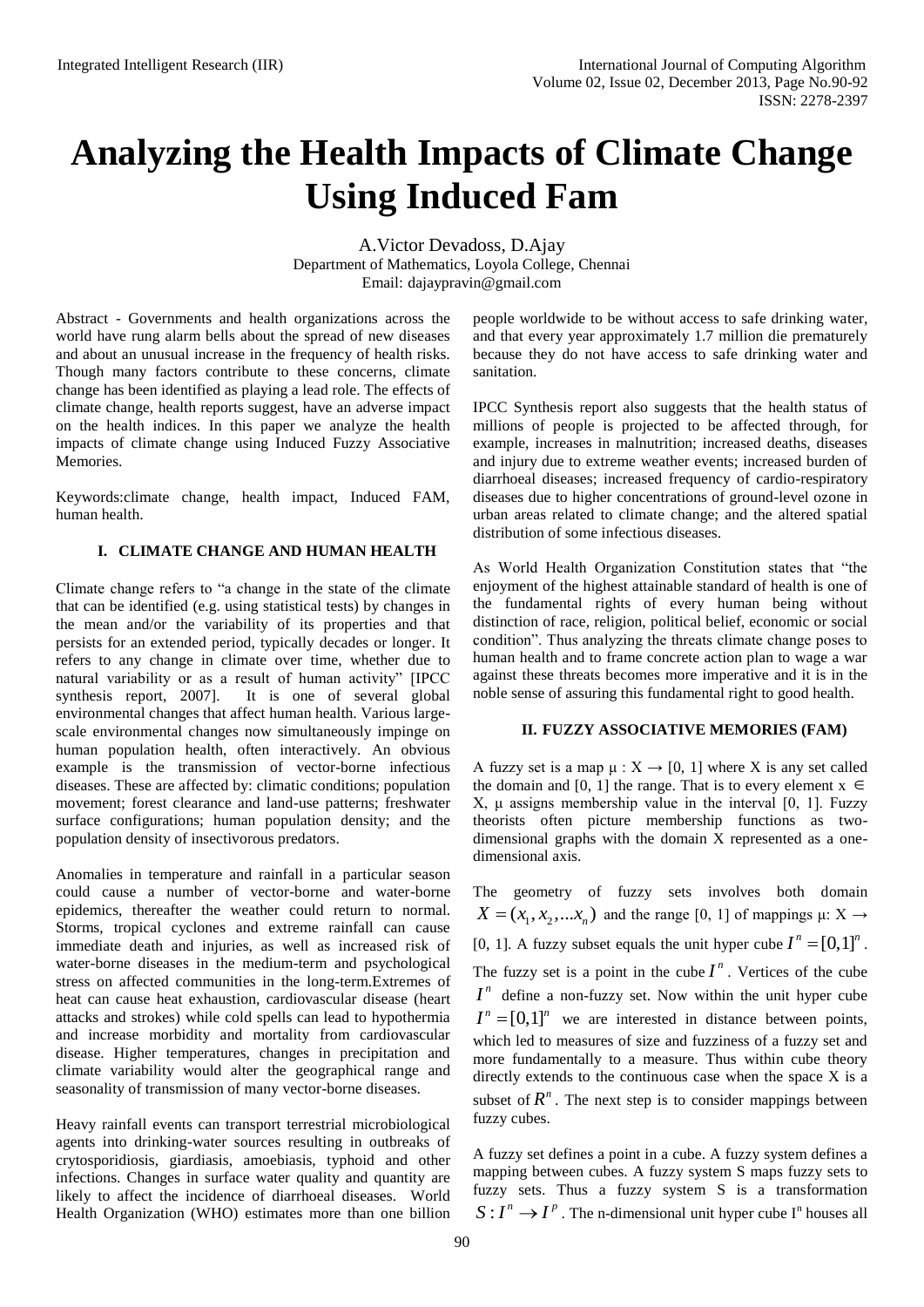the fuzzy subsets of the domain space or input universe of discourse  $X = (x_1, x_2, \dots, x_n)$ . *I*<sup>*p*</sup> houses all the fuzzy subsets of the range space or output universe of discourse,  $Y = (y_1, y_2, \dots, y_p)$ . X and Y can also denote subsets of  $R^n$ and  $R^p$ . Then the fuzzy power sets  $F(2^X)$  and  $F(2^Y)$ replace  $I^n$  and  $I^p$ .

In general a fuzzy system S maps families of fuzzy sets to In general a fuzzy system S maps families of fuzzy sets to families of fuzzy sets thus  $S: I^{n_1} \times ... \times I^{n_r} \to I^{p_1} \times ... \times I^{p_s}$ . Here too we can extend the definition of a fuzzy system to allow arbitrary products or arbitrary mathematical spaces to serve as the domain or range spaces of the fuzzy sets. We shall focus on fuzzy systems  $S: I^n \to I^p$  that map balls of fuzzy sets in  $I^n$  to balls of fuzzy set in  $I^p$ . These continuous fuzzy systems behave as associative memories. The map close inputs to close outputs. We shall refer to them as Fuzzy Associative Maps or FAMs.

The simplest FAM encodes the FAM rule or association  $(A_i, B_i)$ , which associates the p-dimensional fuzzy set  $B_i$ with the n-dimensional fuzzy set  $A_i$ . These minimal FAMs essentially map one ball in  $I^n$  to one ball in  $I^p$ . They are comparable to simple neural networks. But we need not adaptively train the minimal FAMs. In general a FAM system  $F: I^n \to I^b$  encodes the processes in parallel a FAM bank of m FAM rules  $(A_1, B_1)$ ... $(A_m, B_m)$ . Each input A to the FAM system activates each stored FAM rule to different degree.

The minimal FAM that stores  $(A_i, B_i)$  maps input A to  $B_i^{\dagger}$  a partly activated version of  $B_i$ . The more A resembles  $A_i$ , the more  $B_i$ <sup>'</sup> resembles  $B_i$ . The corresponding output fuzzy set B combines these partially activated fuzzy sets  $B_1^1, B_2^1, ..., B_m^1$ . *B* equals a weighted average of the partially activated sets  $B = w_1 B_1^1 + ... + w_n B_m^1$  where  $w_i$  reflects the credibility frequency or strength of fuzzy association  $(A_i, B_i)$ . In practice we usually defuzzify the output waveform  $\hat{B}$  to a single numerical value  $y_j$  in Y by computing the fuzzy centroid of  $\bm{B}$  with respect to the output universe of discourse *Y* .

More generally a FAM system encodes a bank of compound FAM rules that associate multiple output or consequent fuzzy sets  $B_i^1, ..., B_i^s$  with multiple input or antecedent fuzzy sets  $A_i^1, ..., A_i^r$ . We can treat compound FAM rules as compound linguistic conditionals. This allows us to naturally and in many cases easily to obtain structural knowledge. We combine antecedent and consequent sets with logical conjunction, disjunction or negation. For instance, we could interpret the compound association  $(A^1, A^2, B)$ ; linguistically as the compound conditional "IF  $X^1$  is  $A^1$  AND  $X^2$  is  $A^2$ , THEN *Y* is *B*<sup> $\cdot$ </sup> if the comma is the fuzzy association  $(A^1, A^2, B)$ denotes conjunction instead of say disjunction.

We specify in advance the numerical universe of discourse for fuzzy variables  $X^1$ ,  $X^2$  and Y . For each universe of discourse or fuzzy variable X, we specify an appropriate library of fuzzy set values  $A_i^r, ... A_k^2$  $A_1^r$ ,... $A_k^2$  Contiguous fuzzy sets in a library overlap. In principle a neural network can estimate these libraries of fuzzy sets. In practice this is usually unnecessary. The library sets represent a weighted though overlapping quantization of the input space X. They represent the fuzzy set values assumed by a fuzzy variable. A different library of fuzzy sets similarly quantizes the output space Y. Once we define the library of fuzzy sets we construct the FAM by choosing appropriate combinations of input and output fuzzy sets Adaptive techniques can make, assist or modify these choices.

#### 2.1 Induced Fuzzy Associative Memories:

Suppose that there are n attributes, say  $x_1, x_2, ..., x_n$ , where n is finite, associated with the effects of climate change and let  $y_1$ ,  $y_2, \ldots, y_p$  be the attributes associated with the health system. The connection matrix  $M$  of order  $n \times p$  is obtained through the expert. Let  $C_1$  be the initial input vector. A particular component, say  $c_1$ , is kept in ON state and all other components in OFF state and we pass the state vector  $C_1$ through the connection matrix M. To convert the resultant vector as a signal function, choose the first two highest values to ON state and other values to OFF state with 1 and 0 respectively. Denote this process by the symbol. The resulting vector is multiplied with  $M<sup>T</sup>$  and thresholding yields a new vector  $D_1$ . This vector is related with the connection matrix and that vector which gives the highest number of attributes to ON state is chosen as  $C_2$ . That is, for each positive entry we get a set of resultant vectors; among this vector which contains maximum number of 1s is chosen as  $C_2$ . If there are two or more vectors with equal number of 1s in ON state, choose the first occurring one as  $C_2$ . Repeat the same procedure till a fixed point or a limit cycle is obtained. This process is done to give due importance to each vector separately as one vector induces another or many more vectors into ON state. Get the hidden pattern by the limit cycle or by getting a fixed point.

Next we choose the vector with its second component in ON state and repeat the same to get another cycle. This process is repeated for all the vectors separately. We observe the hidden pattern of some vectors found in all or many cases. Inference from this hidden pattern highlights the causes.

#### **III. ADAPTATION OF IFAM TO THE PROBLEM**

We select the following attributes related with the effects of climate change as nodes of the domain space from the opinion of the experts:

- $C_1$  Heat waves and cold spells
- $C_2$  Air, water and land pollution
- $C_3$  Threatened food supply